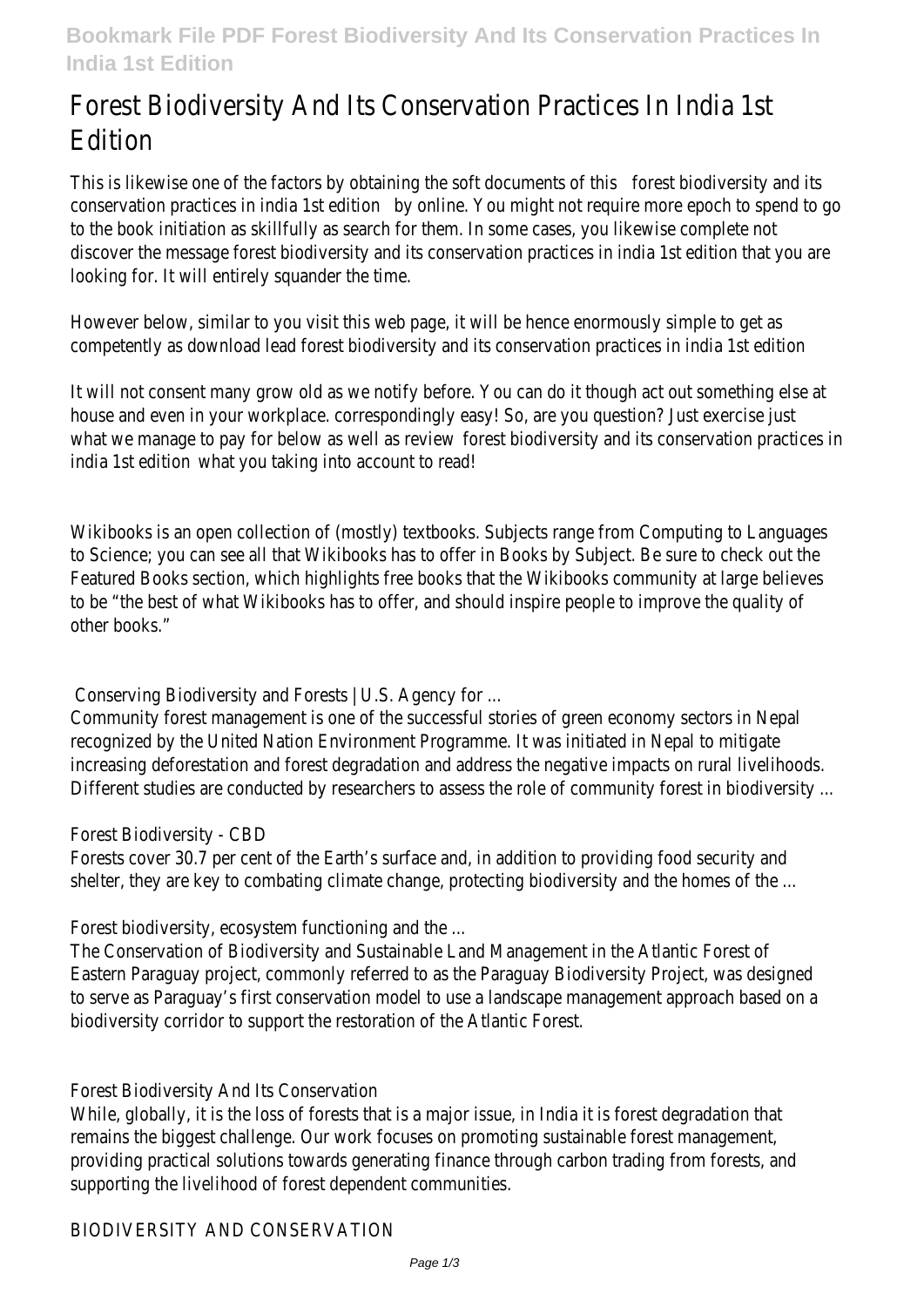# **Bookmark File PDF Forest Biodiversity And Its Conservation Practices In India 1st Edition**

To stem the tide of species loss while maintaining and improving livelihoods, USAID supports biodiversity conservation and sustainable forest management in more than 50 countries. We work in partnership with foreign governments, civil society, the private sector, and local communities to help them conserve and benefit from natural resources.

Forests, desertification and biodiversity - United Nations ...

The earth's natural beauty with its colour and hues, thick forest, and graceful beasts has inspired the human beings from their date of birth to take necessary steps for its maintenance. Similarly botanical and zoological gardens are the means of biodiversity conservation and are of aesthetic values.

Frontiers | Measuring Forest Biodiversity Status and ...

Biodiversity conservation is basically aimed at protection, enhancement and scientific management of the biodiversity. To be precise, manage it at its threshold level and acquire sustainable benefits both for the present and future population.

Biodiversity Conservation - Different Methods And Strategies

Forests are biologically diverse systems, representing some of the richest biological areas on Earth. They offer a variety of habitats for plants, animals and micro-organisms. However, forest biodiversity is increasingly threatened as a result of deforestation, fragmentation, climate change and other stressors.

# Wildlife conservation - Wikipedia

BIODIVERSITY AND CONSERVATION Although India h as only 2.4 per cent of the world's land area, its share of the global species diversity is an impressive 8.1 per cent. That is what makes our country one of the 12 mega diversity countries of the world. Nearly 45,000 species of plants and twice as many of animals have been recorded from India.

(PDF) Forest biodiversity and its conservation in India.

Forest biodiversity and its conservation 293 is to conserve biological diversity, promote sustainable use of its components, and encourage suitable sharing of the benefits arising from the utilisation of genetic resources. The CBD obliges signatory nations (India was one of the

# Forest biodiversity and its conservation in India

It is a charity, with approximately 60% of its funding coming from voluntary donations by private individuals. 45% of the fund's income comes from the Netherlands, the United Kingdom and the United States. Conservation International; WildTeam; Wildlife Conservation Society; Audubon Society; Traffic (conservation programme) Born Free Foundation

Forest biodiversity and its conservation in India: Ingenta ...

With its varied climate and terrain, and characterised by at least 10 distinct bio-geographical regions, India supports a huge variety of forest types and harbours three global terrestrial biodiversity hot spots. Most of the terrestrial biodiversity now resides in the forest, as other terrestrial habitats have lost their natural state. An impressive protected area network, comprising 509 ...

# Forest Biodiversity and Its Conservation in India - BIOONE

Forests are critical habitats for biodiversity and they are also essential for the provision of a wide range of ecosystem services that are important to human well-being. There is increasing evidence that biodiversity contributes to forest ecosystem functioning and the provision of ecosystem services. Here we provide a review of forest ecosystem services including biomass production, habitat ...